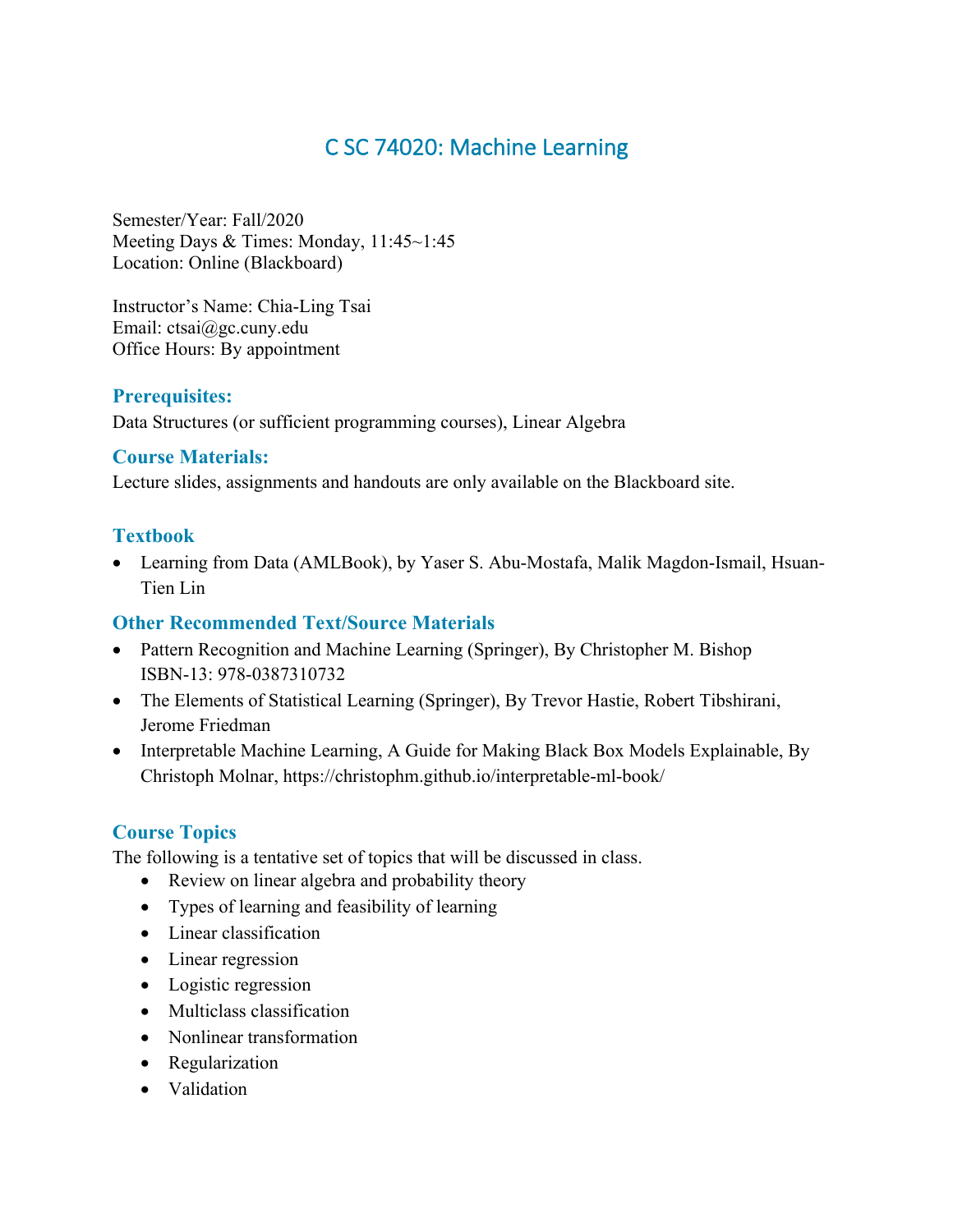- Aggregation model (decision tree and Adaboost)
- SVM
- Neural network
- Deep learning
- Unsupervised learning (K-Means)
- Dimensionality reduction (PCA)
- Machine learning pipeline

| <b>Assessment Tool</b>   | <b>Percentage of Grade</b> |
|--------------------------|----------------------------|
| Homework assignments (3) | $10\% + 15\% + 15\%$       |
| 1 midterm test           | 20%                        |
| Final project            | 40%                        |

## **Grading Criteria & Assessment Information**

#### **Test Policy:**

The dates will be announced later. There is no scheduled make-up for a test; so, if for some reason you are unable to attend the exam, you should contact the instructor ahead of time to discuss the circumstances.

#### **Class Participation Policy:**

A good learning environment is one in which everyone feels welcome and comfortable; so, please be respectful of the diversity of backgrounds, beliefs, and lifestyles of the students in our class.

Laptops may be used in class only to take notes. *The use of cell phones is strictly forbidden*. Violation of these policies will result in heavy penalty on the participation grade.

#### **Project policy:**

- 1. Assignments will be announced in class and posted on Blackboard (to save the trees).
- 2. All the homework assignments and final project can be done in pair.
- 3. Completed assignments are submitted on Blackboard.
- 4. Late submission penalty: One day late  $\approx$  20% off the original grade One week late  $\approx$  50% off the original grade More than one week late  $\approx 0\%$
- 5. At the bottom of each assignment, please include a section entitled: "Resources that Helped Me." If you had a good conversation with someone in the class, you had a good discussion with me during office hours, or you found a useful website that helped you understand a concept (without copying code from the website), you should list these resources at the end of your assignment. However, if you only used the textbook and the in-class lectures when you did your assignment, please specify "None" for "Resources that Helped Me" section.

#### **Plagiarism:**